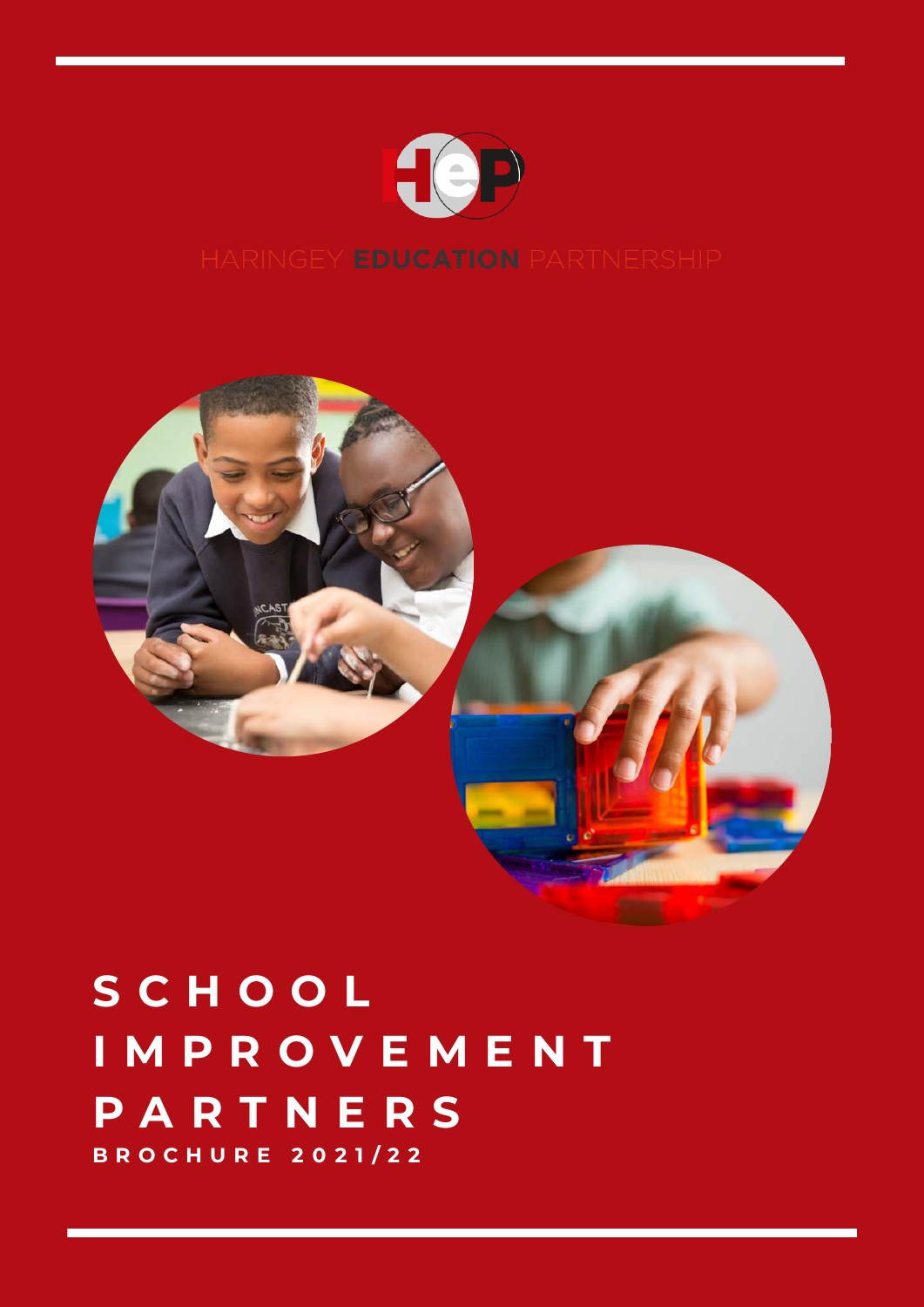#### **A B O U T**

#### **S C H O O L I M P R O V E M E N T P A R T N E R S**

Haringey Education Partnership understands the need for school leaders to have access to high quality and robust support and challenge.

[We provide access to the best Improvement](https://haringeyeducationpartnership.co.uk/our-team/) Partner team available anywhere.

We recruit only the best:

- All IPs are currently, or have recently been, successful Headteachers
- Bring wider skills and experience to the team, including Lead Ofsted inspectors, DfE special advisors, links to research and innovation
- Your school will be allocated an IP that is closely matched to your context and priorities; if the fit isn't right for any reason, we will change your IP
- You also have access to the range of skills and expertise across our whole IP team
- Our IPs work as a tight knit, reflective team, constantly sharing best practice and the latest intelligence
- Our framework for engagement has been designed with schools, offering flexibility of approach to ensure we meet the needs and priorities of your school
- All IP reports are quality assured and agreed with the school
- We can provide additional bespoke support over and above the core membership offer
- We are also able to source and broker support and expertise for anything the team cannot offer

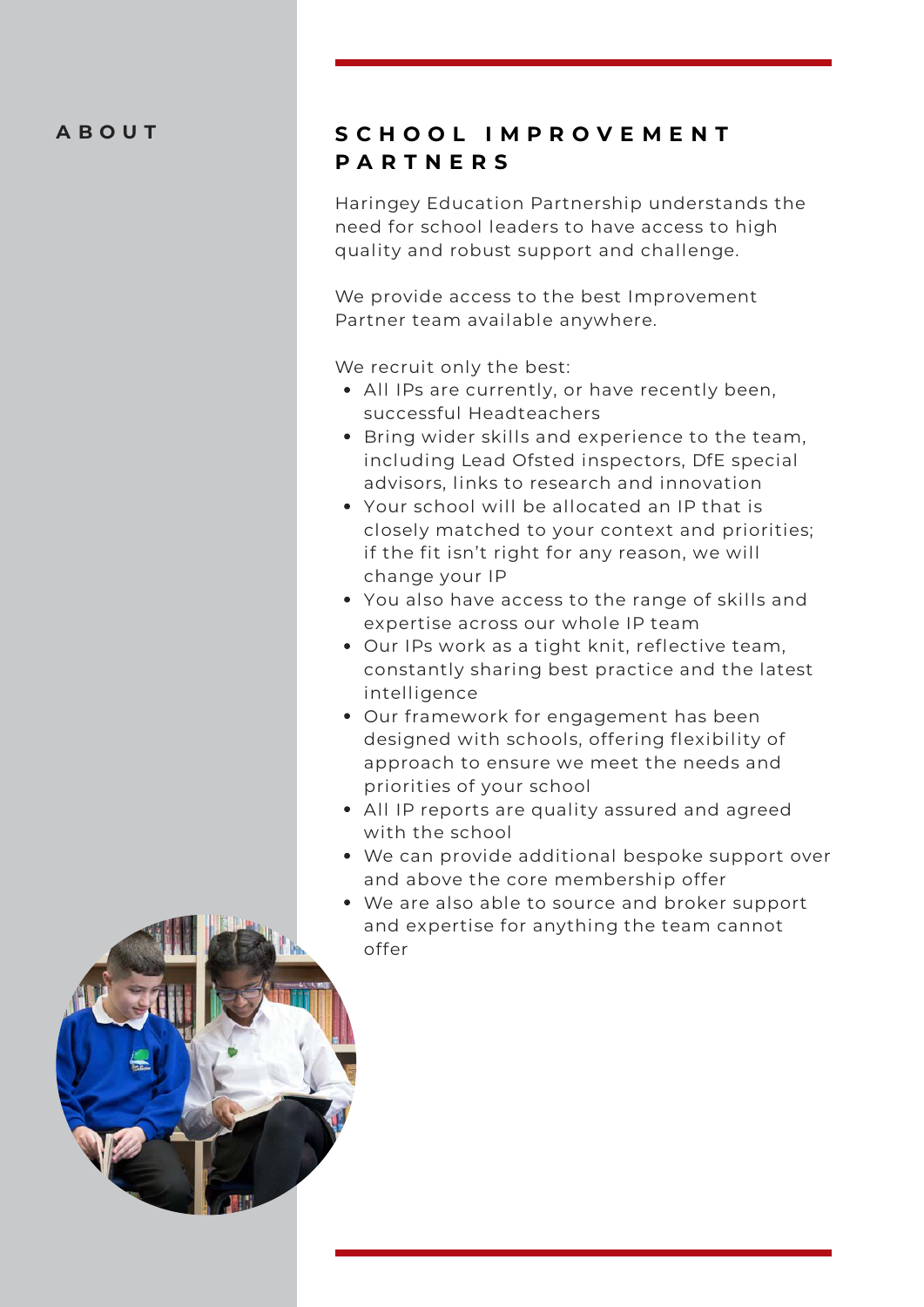#### FRAN HARGROVE

#### **Deputy Chief Executive and Lead Improvement Partner**

Fran is a Lead Improvement Partner working extensively across all phases. Fran is the overall lead for school improvement, coordinating the work of all HEP Improvement Partners. Fran was headteacher at St Mary's Church of England Primary School in Hornsey. She has worked as a school improvement adviser and as an adviser to the Department for Education.



#### HEATHER DE SILVA



#### **Lead Improvement Partner and CPD Lead**

Heather is a Lead Improvement Partner working with primary and secondary schools. Heather is also responsible for leading the CPD programme and developing partnerships in HEP. Heather was a school improvement adviser in Haringey Council and has senior leadership experience with responsibility for post-16 and teaching, learning and assessment.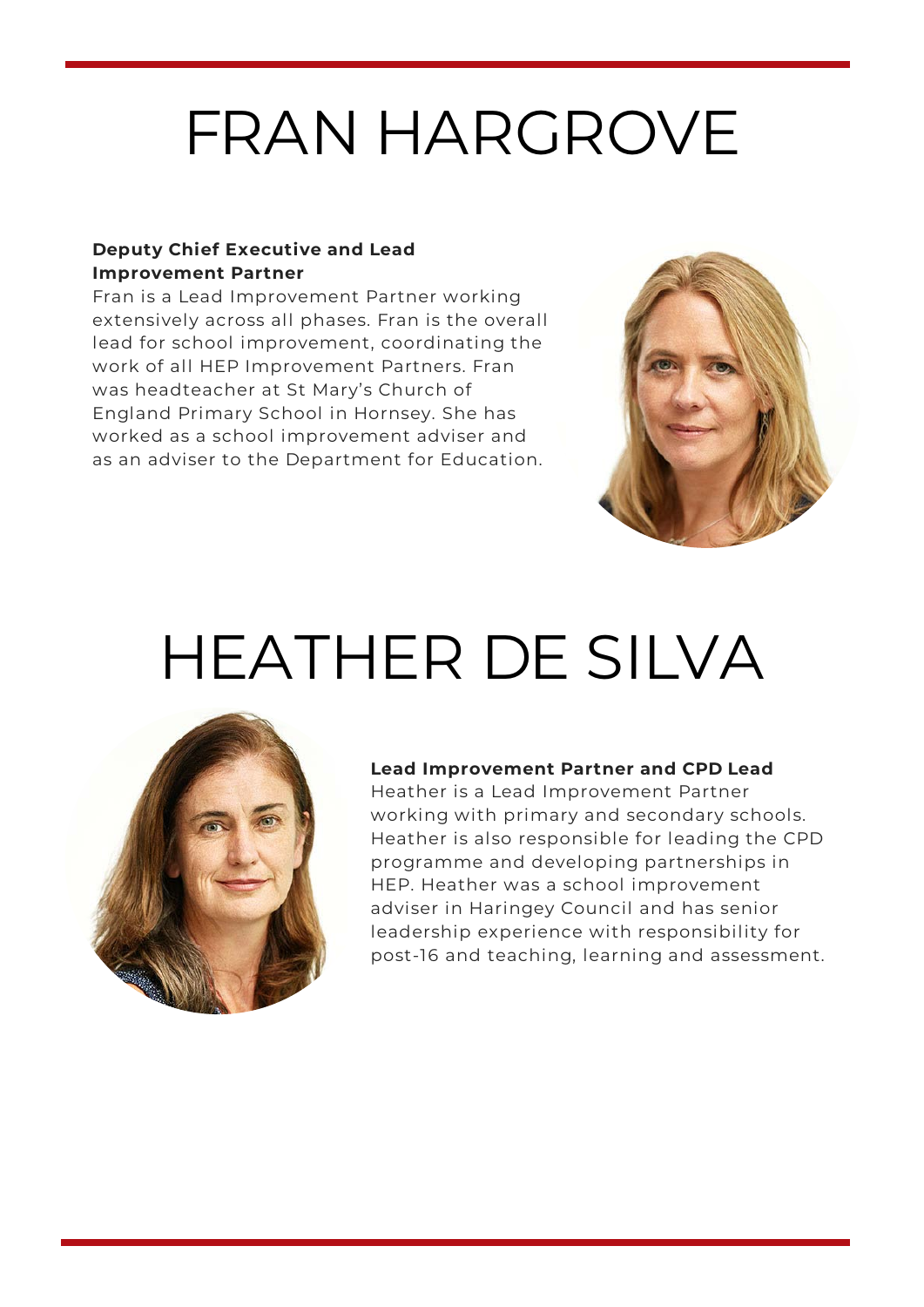### DAWN FERDINAND

Dawn Ferdinand is currently the Headteacher of The Willow on Broadwaters in Tottenham. She took the school from 'Satisfactory' in 2008 to Outstanding in May 2017. She led her previous school from special measures to outstanding (1999-2007). Dawn has also been an executive head leading two schools in two different local authorities. Her passion is to improve outcomes for children in the inner city. Dawn has jointly led the 'Investing In Diversity' IOE Primary programme. She is a consultant Headteacher, and mentors other Heads. Dawn is on the Board of Trustees of EYLA – a charity that exists to nurture and develop the leadership potential, health and well-being of children and young people, especially from Black and non-European communities.



#### MALCOLM WILLIS



Malcolm is a highly motivated and successful educational consultant, trainer and coach with a strong track record of leading and transforming schools. He is a Lead Ofsted Inspector with the Qualification for School Inspectors gained through Middlesex University and Tribal in July 2015. He has worked for both Ofsted and the DfE, as an Ofsted Inspector and an Educational Adviser respectively, since 2015 and therefore has considerable experience of working directly with schools to support them in raising standards. He also has nearly 20 years of experience as a Headteacher of three different schools, two of which were in particularly challenging circumstances. He is an EMCC Accredited Coach and coaches aspirant school leaders for Ambition School Leadership.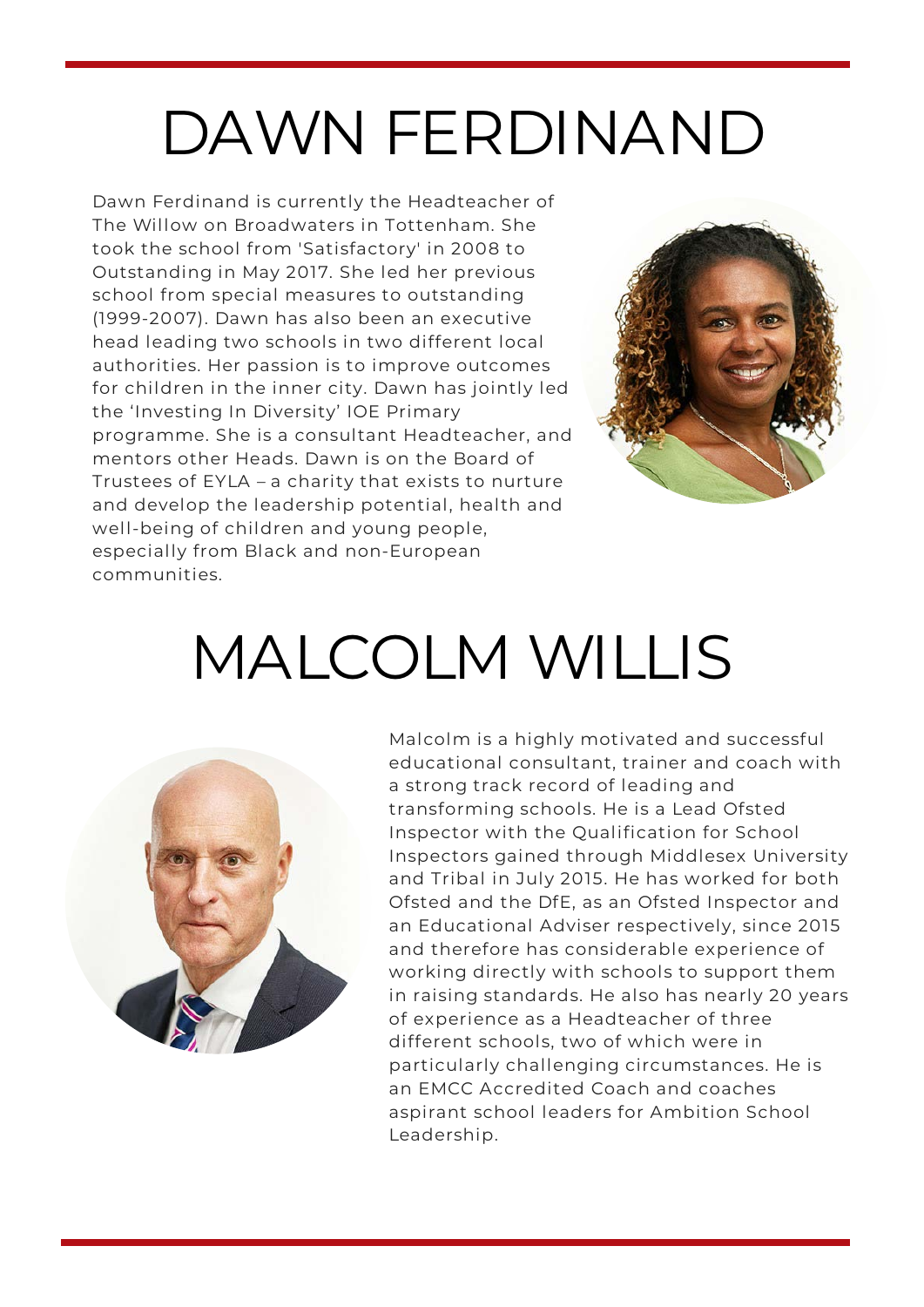#### STEVE WILKS

Steve Wilks is Director of Educational Leadership Support. Previously Headteacher of Oaks Park High School in Redbridge from 2001 until his retirement in 2016. Steve has been involved in numerous building projects from the original building programme through to a £10 million expansion to take Oaks Park School to 10 forms of entry. Steve's current roles include working as a consultant for ASCL, where he is involved in appointing Headteachers and supporting schools in a variety of ways. Since 2015 he has been a Leadership Coach with Ambitions School Leadership and has delivered the NPQSL. Steve is also an ambassador for Leadership Matters and is working with the Educational Development Trust on the school peer review programme and acts as the ASCL representative for Redbridge Headteachers. He is also working in Tower Hamlets as a Leadership Consultant.



#### JANIS ROGERS



Janis Rogers has over 30 years experience of working with pupils who have special educational needs, including 13 years as the Headteacher of a number of special schools, all of which were graded as good or outstanding by Ofsted. She has a proven track record of improving and developing special educational needs provision for children and young people with a range of difficulties including autism, PMLD and complex, moderate and severe learning disabilities within both mainstream and special schools.

Janis has a B.Ed and an M.Ed in special educational needs, she holds the NPQH qualification and has also been trained in a range of SEND focused approaches including TEACCH, PECS and Intensive Interaction.

Janis currently devises and delivers a range of SEND focused training both locally and nationally and also works as a Lead Ofsted inspector, specialising in the inspection of special schools.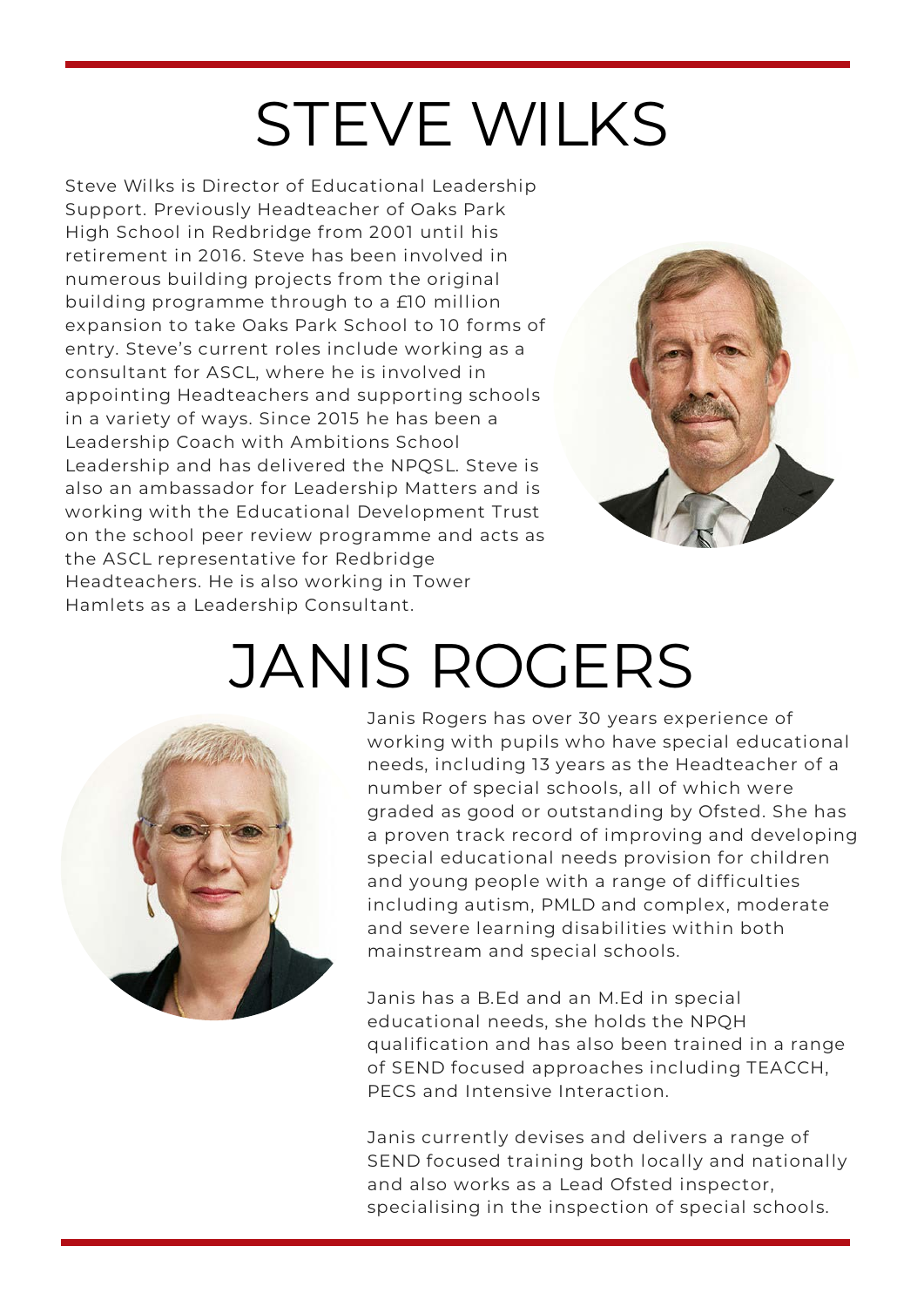# ANNE ETCHELLS

Anne is a serving headteacher of an outstanding primary school in Haringey.



#### LINDA SARR



Linda Sarr has been a serving Headteacher/Executive Headteacher for 14 years and has a strong and respected track record of raising attainment and achievement in three different schools, all in particularly challenging circumstances. She is also currently the lead for a cluster of schools participating in peer review, a local officer for the NAHT and represents Headteacher colleagues on the Local Authority Early Help Strategic Board. Linda is resolutely committed to the concept of education as the primary means of transforming the life chances of children and young people.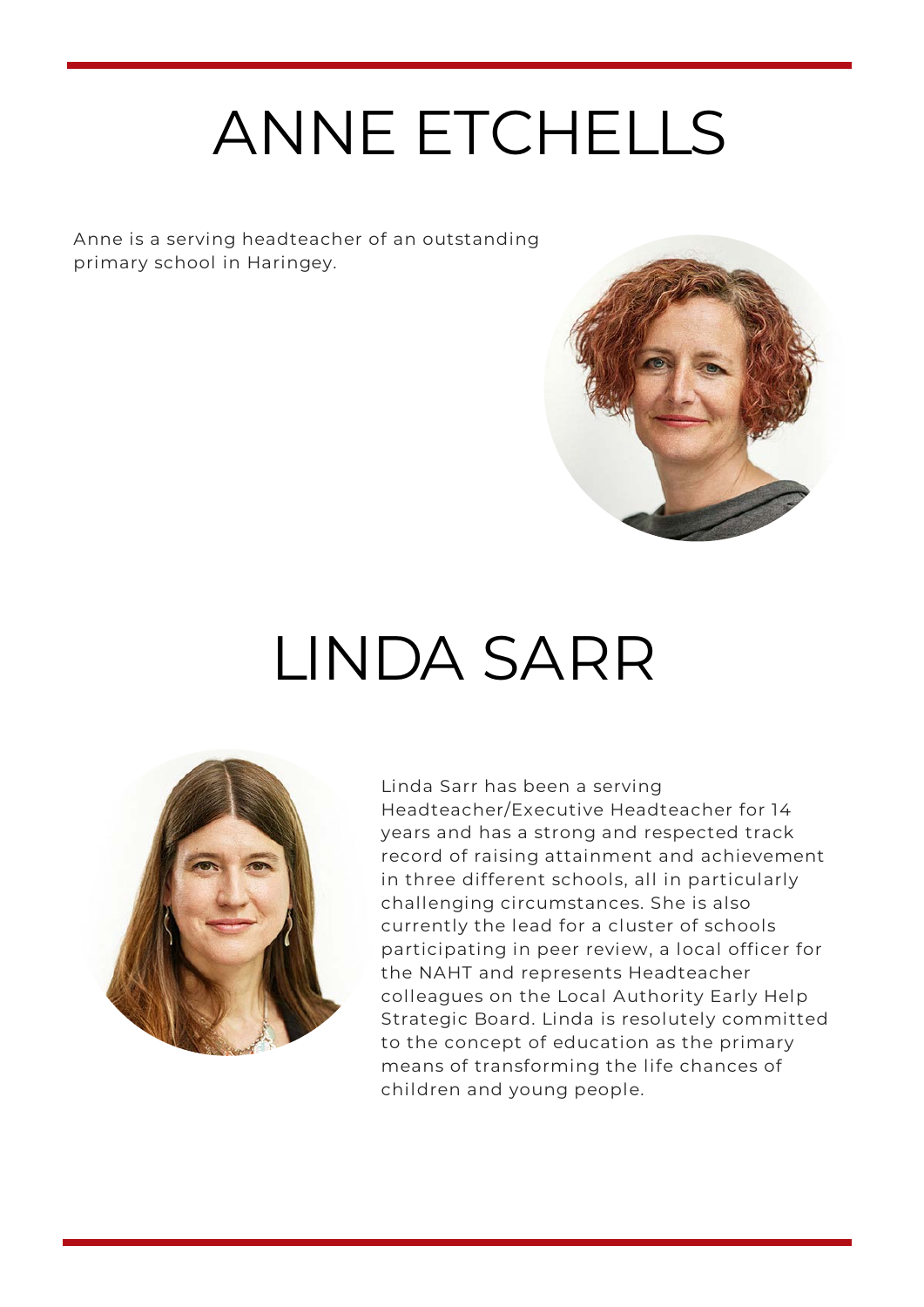### ALEX ATHERTON

Alex is an education consultant, experienced secondary school Headteacher and senior leader. His experience includes two headships in large and diverse inner London schools over an eleven year period and an interim headship in alternative provision.

He is a highly energetic, resilient and passionate school leader, able to take on and support significant challenges in difficult situations and quickly generate momentum. He is proficient in planning and implementing change and has strong presentation and public speaking skills.



#### PAM FEARNLEY



Pamela is a qualified teacher and has a master's degree in science. She has held numerous senior leadership positions in innercity secondary schools. She has also advised primary and secondary schools in her role as a local authority education advisor. Pamela is currently the director of a school improvement education consultancy and works with a wide range of schools and local authorities as an independent consultant, providing training and support to improve students' learning and the effectiveness of school leadership and governance. Pamela has particular expertise in science, developing the quality of leadership, teaching, learning, assessment and governance.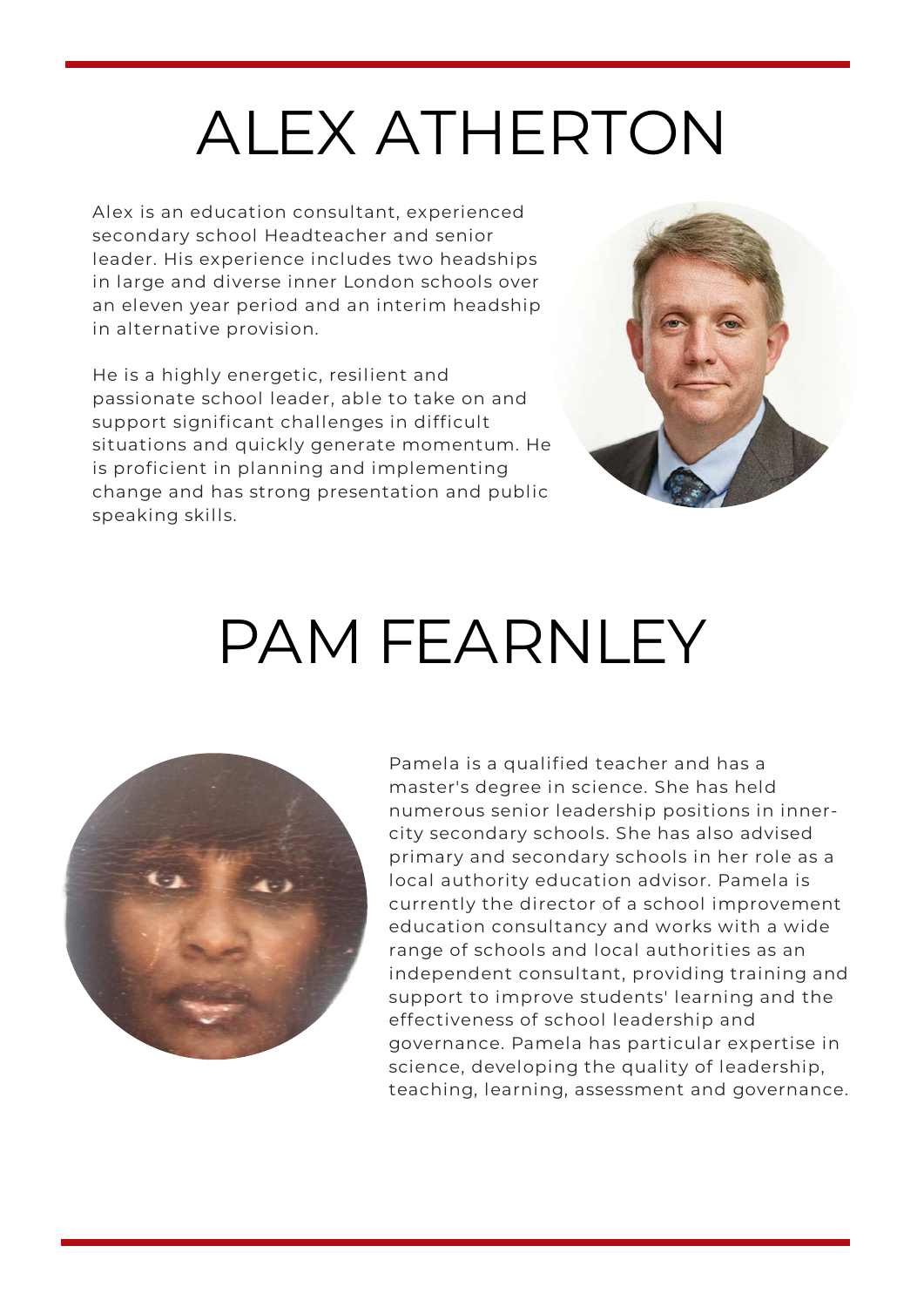### MARVA ROLLINS OBE



Marva retired from headship in August 2019 after 24+ years leading two schools. Both schools were in urgent need of improvement. Marva developed strong leadership teams in both schools, positively impacting on the outcomes and wellbeing of children in two of the most deprived areas in London. She has a wealth of experience working in partnership with school leaders as well as a long history devising and leading programmes on developing future leaders. These include Investing in Diversity - Institute of Education, and is one of the first programmes focused on developing Black leaders in education.

For the past 10 years she co-led Equal Access to Promotion (NUT/NEU), a programme targeted at increasing representation of BAME school leaders. She leads similar programmes for other trusts /organisations.

She has been an active voice for equality and equity for over 40 years, sitting on a number of national and local committees and driving change in a number of charities. Marva is currently a Patron of The Reach Society – a social enterprise organisation led by successful Black male professionals, with a focus on enhancing the opportunities for young Black male and female students in moving onto higher education. She is also Trustee of Success Club Charity whose team leads Mindfulness programmes in schools and colleges.

# ADRIAN HALL



Adrian moved to Haringey from Enfield and has been the Headteacher of two Outstanding primary schools for 13 years. Adrian is a National Leader for Education and Rhodes Avenue Primary holds National Support School status. Adrian has led school improvement and supported school leaders from a variety of school contexts; working with large inner city schools to small rural and coastal schools. Adrian specialises in the primary curriculum, strategic planning and data analysis as well as financial management and planning.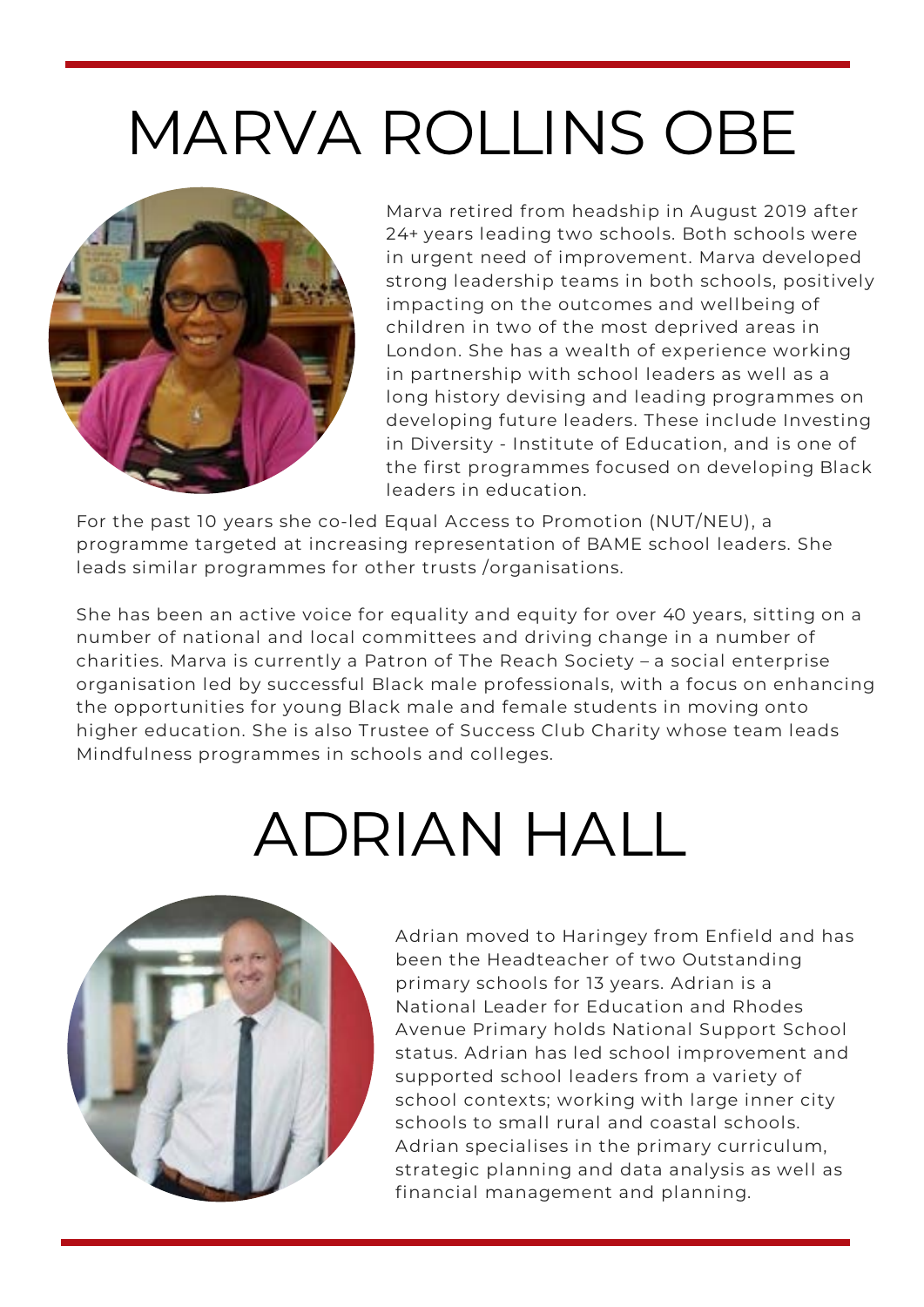# STEVEN CONNORS

Steven has been a Primary Headteacher, an Executive Headteacher, Leader of a Teaching School Alliance, Head of a National Support School and a National Leader of Education. He has worked in six local authorities and has taken two very different schools to an Ofsted 'Outstanding' judgement.

One of these schools was in a very socially challenging part of South London. The school went on to become an 'Apple Distinguished School' and in 2020 it became one of the first designated 'EdTech demonstrator schools' in the country.



Steven is an Academic Associate of UCL Institute of Education. He is a facilitator and coach for the National Professional Qualification for Headship [NPQH] and has been the NPQH Programme Leader. He had responsibility for moving the programme online and to a blended learning approach to respond to the Covid – 19 emergency. He co-designs the National Professional Qualification for Executive Leadership [NPQEL] as well as facilitating on the programme. He also contributes to the MBA programme.

Steven continues to facilitate on international school improvement projects. He has previously been seconded to the British Council to work on their 'Connecting Classrooms' programme in Venezuela, Australia, the USA and China.

Steven also works as a freelance Consultant for a Multi Academy Trust in the West Midlands.

#### BARBARA BREED

Barbara trained as a secondary school teacher and was a successful primary school headteacher for over 5 years. Barbara then worked as head of school improvement at Haringey council for seven years before becoming an education consultant.

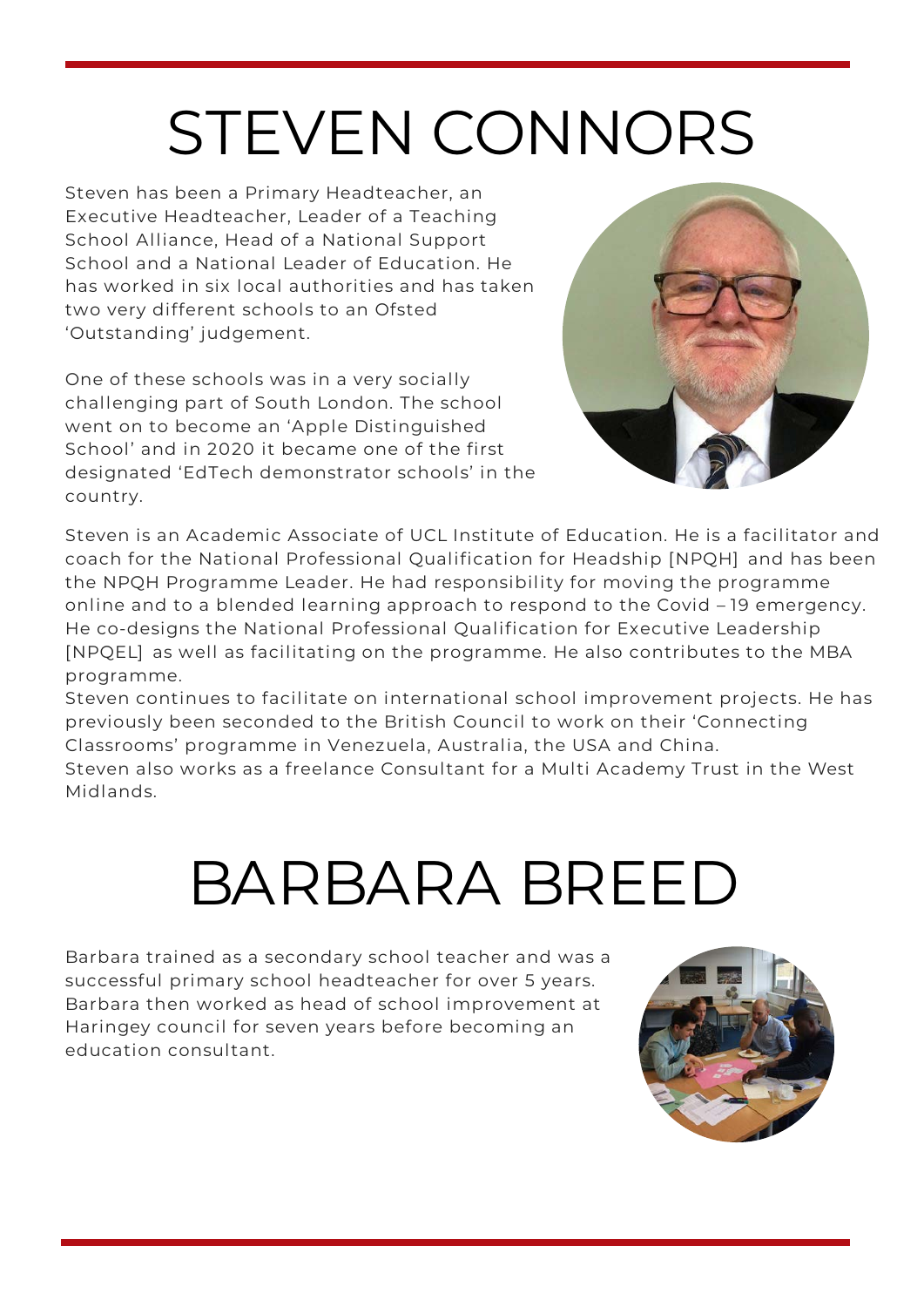### JULIA SCANNELL



Julia has worked in education for over 30 years and has been interim head at both secondary and primary level —including guiding a school out of special measures in just over 12 months. She has worked as a school improvement adviser across Primary and Secondary phases in Kent and London.